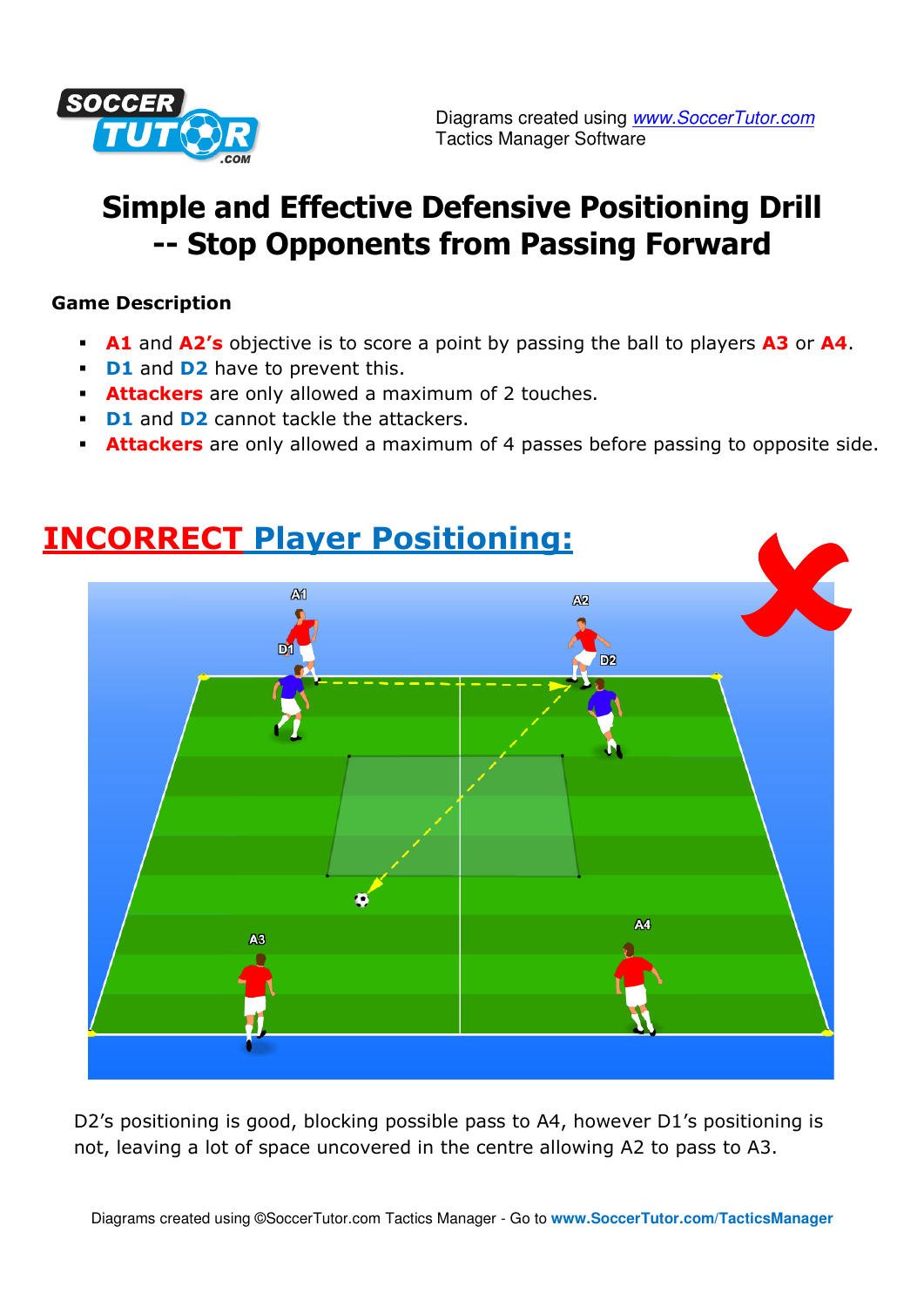

Diagrams created using **www.SoccerTutor.com** Tactics Manager Software



### **Coaching Points**

- 1. As you can see, a **red cone** has been placed in the centre of the area. The coach should explain that this will used as a marker for covering guideline
- 2. As the ball is travelling from A2 to A1, D1's needs to approach A1 at a slight angle to block possible first time pass to A3. His positioning is good!
- 3. D2's movement to the red cone blocks a possible diagonal pass to A4.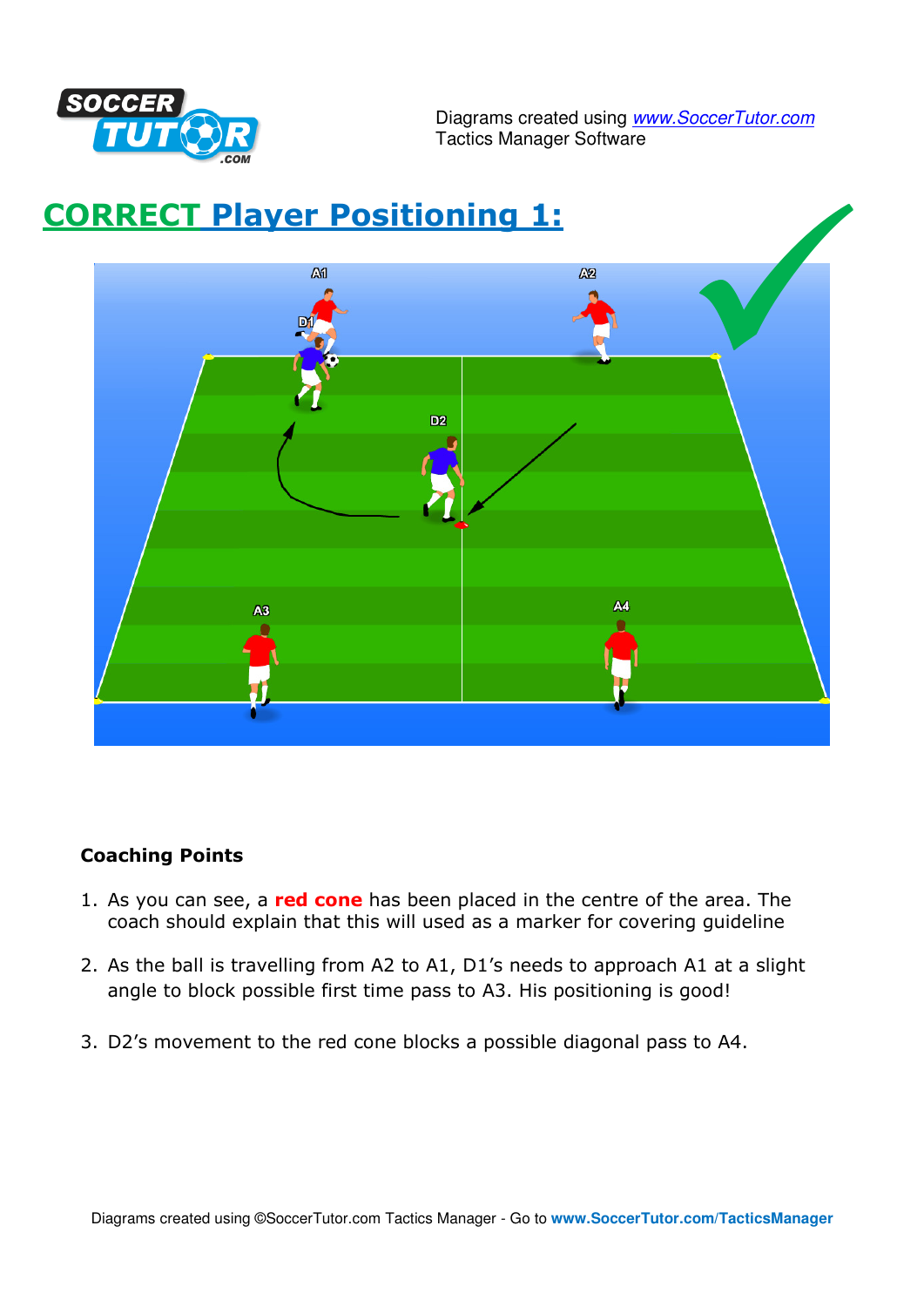

Diagrams created using **www.SoccerTutor.com** Tactics Manager Software



### **Coaching Points**

- 1. As the ball is travelling from A1 to A2, D2's movement from the red cone should be curved to approach A2 at a slight angle to block possible first time pass to A4.
- 2. D1's moment to the red cone blocks a possible diagonal pass to A3.
- 3. Angle of cover and distance in relation to the ball, team-mate and opponents is critical.
- 4. Communication between team-mates is half the work.